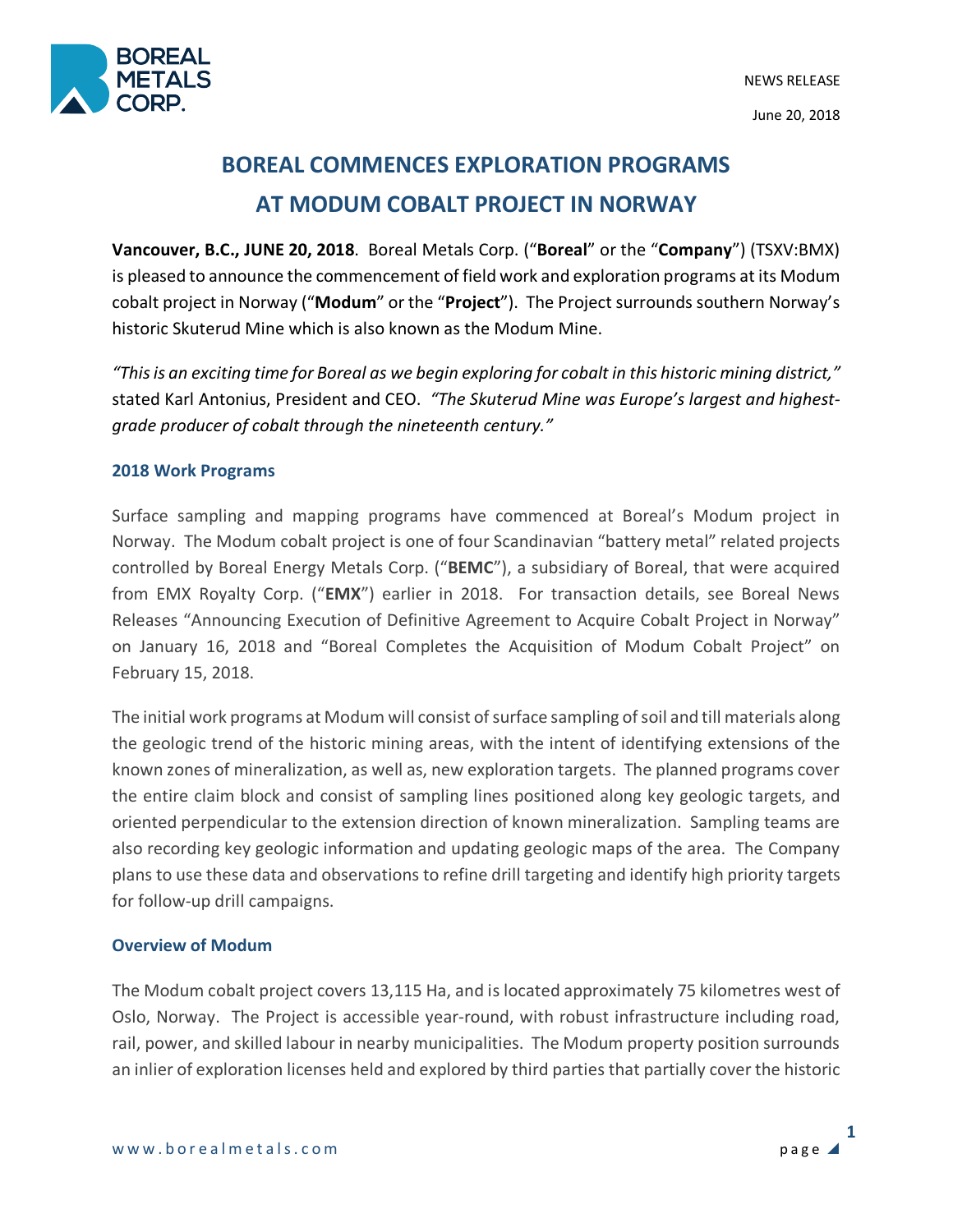

June 20, 2018

Skuterud Mine (Figure 1). Historic mine workings, prospects and trends of mineralization extend onto Boreal's Modum land position.



**Figure 1. Location of Boreal's Modum Land Position**

Modum was the primary source of the cobalt used for blue pigment in Europe during the late eighteenth and nineteenth centuries. Historic production from the Skuterud Mine is estimated to have been in the order of 1,000,000 tonnes of mineralized material, with significant copper and gold mineralization.

# **Geology of the Modum District**

The cobalt deposits in the Modum District are hosted in steeply dipping, north-south trending Mesoproterozoic sedimentary rock known locally as "fahlbands". These rocks are intruded by mafic and ultramafic rocks and contain widespread albitization and sulfide mineralization, similar to other cobalt deposits in the region. The most prominent of the sulfide-bearing fahlbands hosts the mineralization at Skuterud which can be tracked for 12 kilometres along strike with an average thickness of 100 to 200 meters. Mineralization in the fahlbands occurs as disseminated sulfides, sulfide replacement zones, sulfide-rich veins developed within shear zones, and as structurally controlled lenses that occupy fold hinges.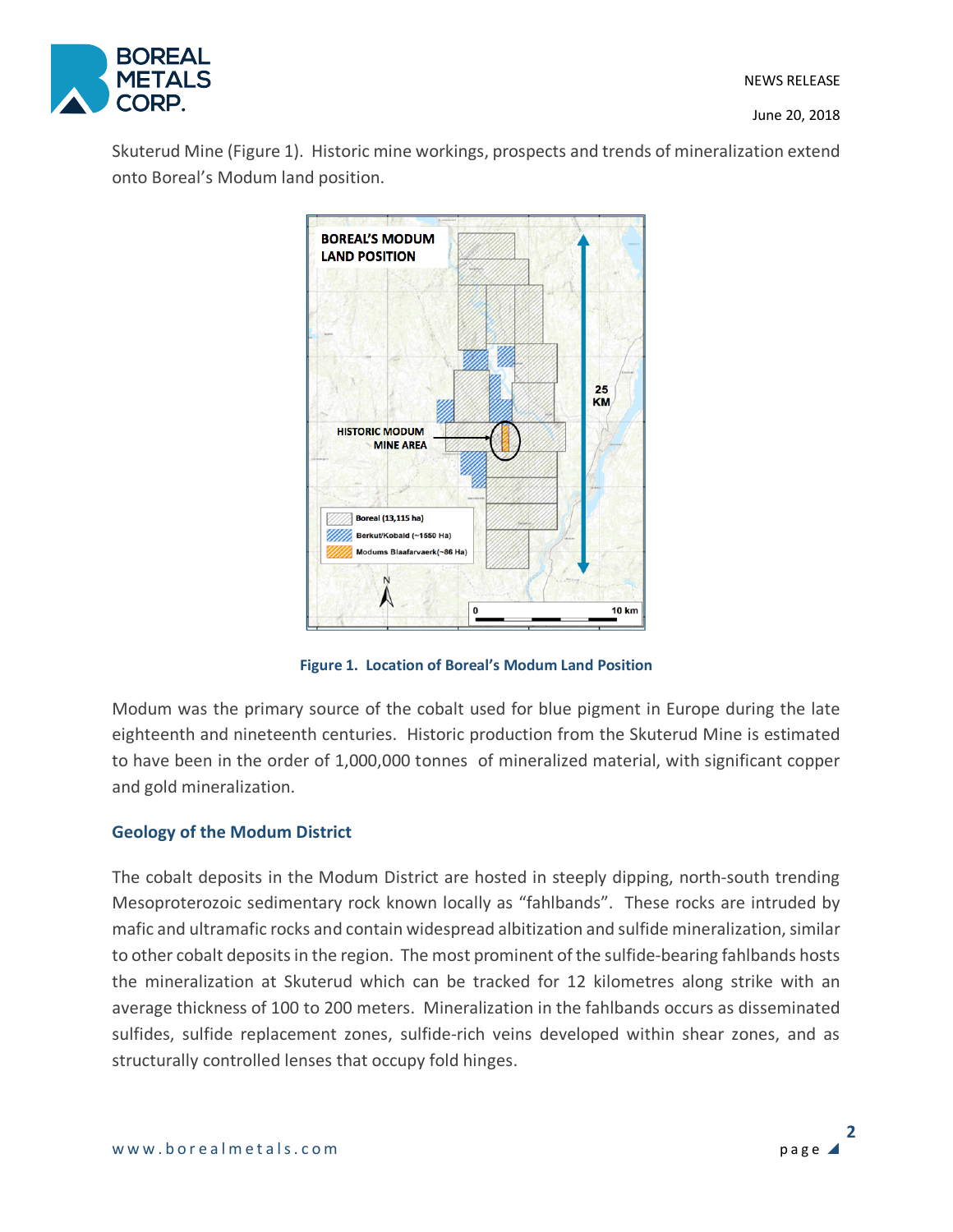

### **History of the Modum District**

Cobalt mineralization was discovered at the Skuterud Mine in 1772 (also known as the Modum Mine), which is the type locality of the mineral Skuterudite (CoAs<sub>3</sub>). Production from open pits commenced in 1776 but mining transitioned underground in 1827 and continued through 1898. It is estimated that the Skuterud Mine supplied over 80% of the world's commercially produced cobalt in the 1820's and 1830's with some byproduct copper. Gold is also enriched in the Modum mineralization but there are no records for precious metal production<sup>1</sup>.

Limited modern exploration has taken place at Modum. In 2013, an aeromagnetic geophysical survey (200m line spacing) covering the entire Boreal land position was commissioned by the Geological Survey of Norway (NGU). In 2016, a 1:100,000 scale geological map was published by the NGU. Much of the remaining strike length, including the extensions onto Boreal ground, has never been drill tested.

#### **About Boreal Metals Corporation**

Boreal is a mineral exploration company focused on the discovery of Zinc, Copper, Silver, Gold and Cobalt deposits in exceptional, historical mining project areas spanning Sweden and Norway. The Company aims to discover new economic mineral deposits in known mining districts that have seen little or no modern exploration techniques. The Company is led by an experienced management team and technical team, with successful track records in mineral discovery, mining development and financing.

#### **Qualified Person**

Daniel MacNeil, P.Geo, a Qualified Person as defined by National Instrument 43-101, has read and approved all technical and scientific information related to the Modum project contained in this news release. Mr. MacNeil is Vice President Exploration for Boreal Metals Corp.

## **On behalf of Boreal Metals Corporation**

Karl Antonius, President

 <sup>1</sup> *Horneman, H.H., 1936, Report on the cobalt mines at Modum,collected from different sources: Mining Archive Report BA 596, 17 p. (Available from the Geological Survey of Norway in Trondheim).*